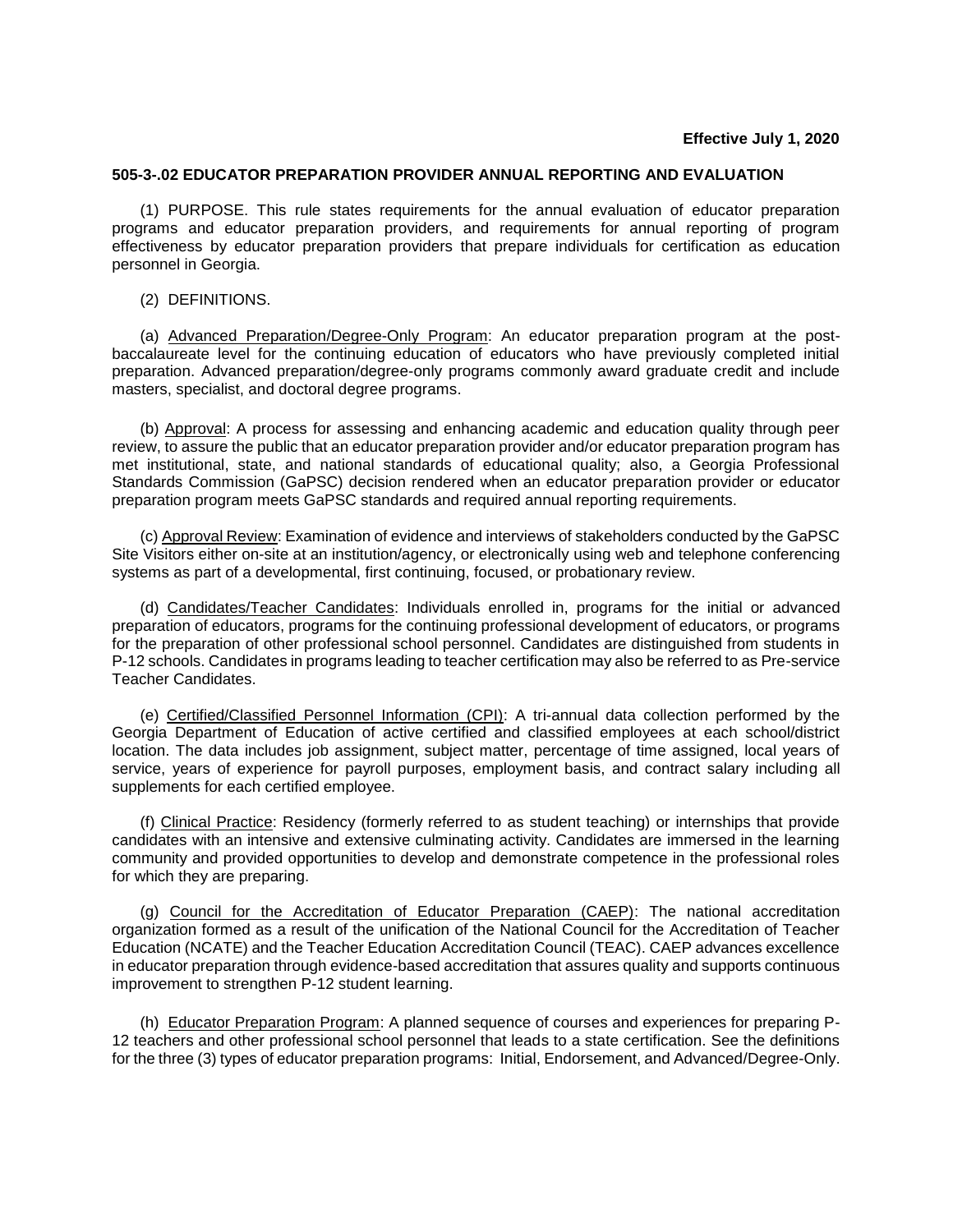(i) Educator Preparation Provider (EPP): The institution of higher education (IHE), college, school, department, agency, or other administrative body with the responsibility for managing or coordinating all programs offered for the initial and continuing preparation of teachers and other school personnel, regardless of where these programs are administratively housed (formerly referred to as the professional education unit).

(j) Endorsement Program: A planned sequence of courses and experiences, typically no more than four (4) courses in length, designed to provide certified educators with an additional, specific set of knowledge and skills. Successful completion of an endorsement program results in the addition of the endorsement field to the Georgia educator certificate. Endorsement programs may lead to college credit and/or professional learning units, must be approved by the GaPSC, and may be offered by any GaPSCapproved educator preparation provider. See GaPSC Rule 505-2-.14, [ENDORSEMENTS.](https://www.gapsc.com/Rules/Current/Certification/505-2-.14.pdf?dt=%3C%25#Eval()

(k) Field Experiences: Field experiences are those activities that include organized and sequenced engagement of candidates in settings that provide opportunities to observe, practice, and demonstrate the knowledge, skills, and dispositions delineated in institutional, state, and national standards. The experiences must be systematically designed and sequenced to increase the complexity and levels of engagement with which candidates apply, reflect upon, and expand their knowledge and skills. Since observation is a less rigorous method of learning, emphasis should be on field experience sequences that require active professional practice or demonstration, and that include substantive work with P-12 students and P-12 personnel as appropriate.

(l) Induction: Support received by novice teachers and new school leaders during their first three (3) years in their new position. The State Induction Guidance Documents provide a framework for how school districts and their partners will structure the induction system. The Induction level of Georgia's tiered certification system is designed to include support for novice teachers.

(m) Initial Preparation Program: A program designed to prepare candidates for their initial, or first, professional certificate in a teaching, leadership, or service field. Examples include degree programs at the baccalaureate, master's, or higher levels; or post-baccalaureate programs, non-degree certification-only programs, and non-traditional programs such as the Georgia Teacher Academy for Preparation and Pedagogy (GaTAPP) program. Programs leading to an educator's first certificate in a particular field are considered initial preparation even if the educator is certified in one or more other fields.

(n) Leader Assessment on Performance Standards (LAPS): A part of the Georgia statewide evaluation system for leaders, LAPS is a qualitative, rubrics-based evaluation method designed to measure leadership performance related to quality performance standards.

(o) Leadership Position / Leadership Role: A leadership position as determined by the Georgia Department of Education is one that requires the employee in that position to hold an Educational Leadership certificate and is one in which the employee has specified authority and supervisory responsibilities. In contrast to leadership positions, leadership roles are those job assignments that do not require a leadership certificate and in which the employee does not have specified authority or supervisory responsibilities.

(p) Leader Preparation Program Effectiveness Measures (LPPEMs): A collection of common measures applied to all GaPSC-approved educational leadership preparation programs leading to initial certification in Georgia performance-based Educational Leadership.

(q) Non-traditional Preparation Program: A program designed to prepare individuals holding an appropriate degree for a professional certificate. Non-traditional preparation programs lead only to a certificate, not to a degree or college credit and: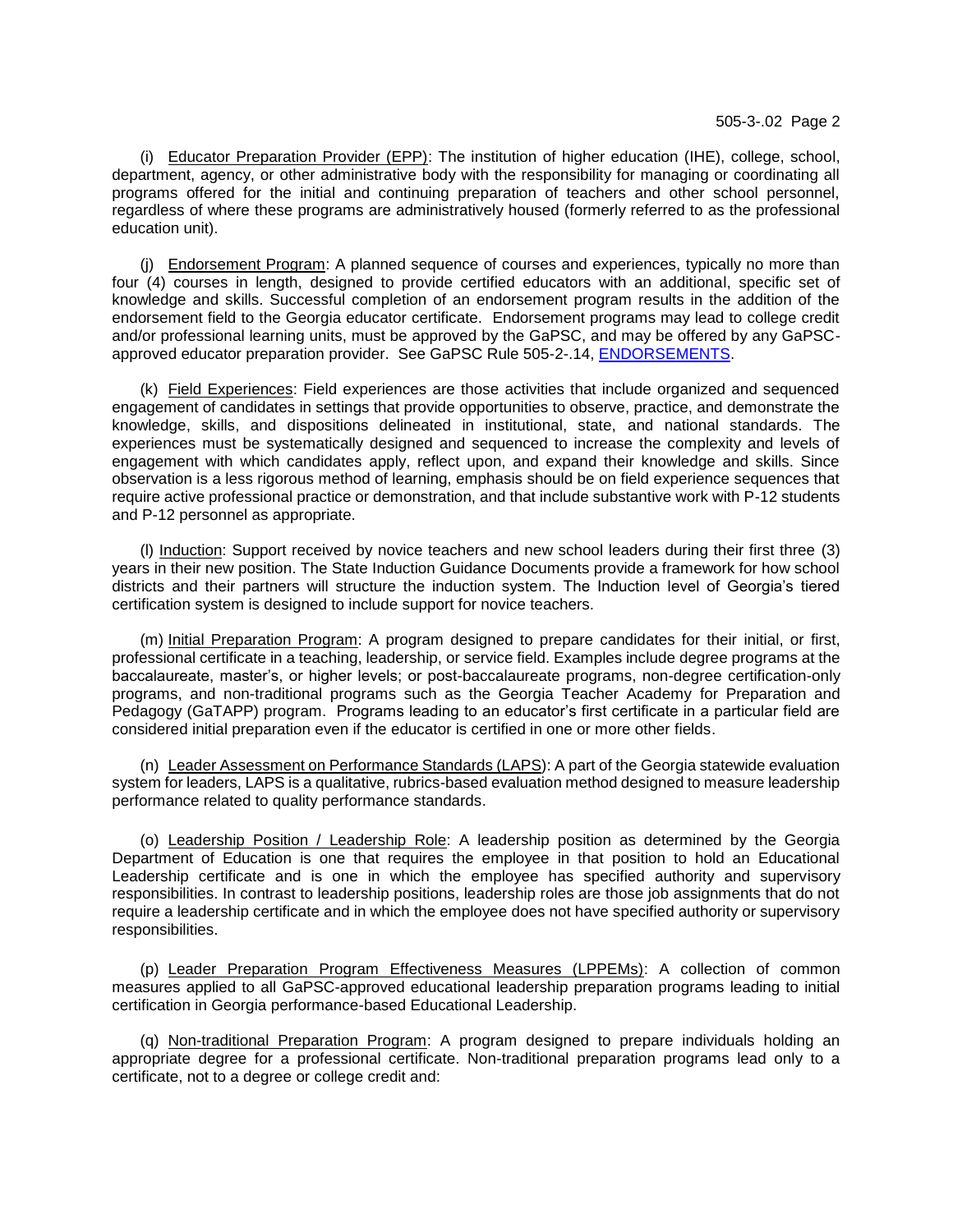1. Feature a flexible timeframe for completion;

2. Are job-embedded allowing candidates to complete requirements while employed by a regionally accredited local school system or regionally accredited private school as a classroom teacher full-time or part-time for at least a half day;

- 3. Require that candidates are supported by a Candidate Support Team;
- 4. Require an induction component that includes coaching and supervision;

5. Provide curriculum, performance-based instruction and assessment focused on the pedagogical knowledge and skills necessary for the candidate to teach his/her validated academic content knowledge; and

6. Are individualized based on the needs of each candidate with respect to content knowledge, pedagogical skills, learning modalities, learning styles, interests, and readiness to teach. Georgia's nontraditional preparation program for teachers is named Georgia Teacher Academy for Preparation and Pedagogy (GaTAPP). See GaPSC Rule 505-3-.05, GEORGIA TEACHER ACADEMY FOR [PREPARATION AND PEDAGOGY \(GaTAPP\).](https://www.gapsc.com/Rules/Current/EducatorPreparation/505-3-.05.pdf?dt=%3C%25#Eval()

(r) Preparation Program Effectiveness Measures (PPEMs): A collection of common measures applied to all teacher and leader preparation programs leading to initial certification in a field. Teacher Preparation Program Effectiveness Measures (TPPEMs) and Leader Preparation Program Effectiveness Measures (LPPEMs) are further defined in this rule.

(s) Out-of-State Institution: An institution of higher education that is administratively based in a state within the United States other than Georgia.

(t) Program Completer: A person who has met all the requirements of a GaPSC-approved or stateapproved out-of-state educator preparation program, to include all GaPSC requirements such as attempting all assessments required for state certification.

(u) Program Performance Levels: Based upon preparation program effectiveness measures, the performance of educator preparation programs and EPPs will be classified annually as meeting the requirements of one of the following four (4) performance levels:

- 1. Level 4 Exemplary;
- 2. Level 3 Effective;
- 3. Level 2 At-risk of Low Performing; or
- 4. Level 1 Low Performing.

(v) State-approved Content Assessment: A content-specific, standardized test aligned with preparation program standards (state and national) and Georgia's P-12 curriculum, and developed to ensure that educators have the content knowledge necessary for successful performance as an educator. A passing score on the appropriate assessment is required for state certification.

(w) Teacher Assessment on Performance Standards (TAPS): A part of the Georgia statewide evaluation system for teachers, TAPS is a qualitative, rubrics-based evaluation method designed to measure teacher performance related to quality performance standards.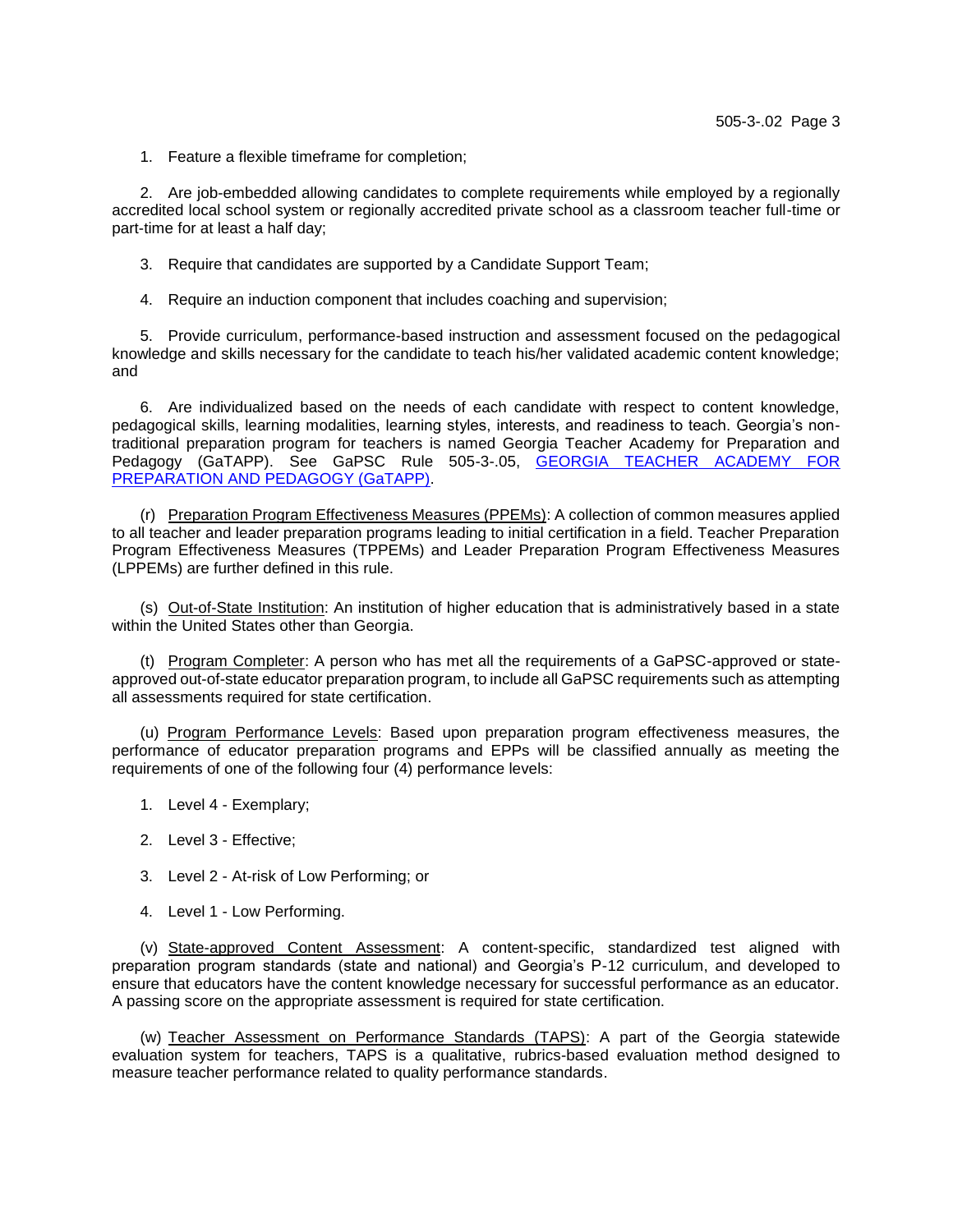(x) Teacher Preparation Program Effectiveness Measures (TPPEMs): A collection of common measures applied to all GaPSC-approved teacher preparation programs leading to initial certification in a teaching field.

(y) Tier I Educational Leadership Program: A traditional or non-traditional preparation program designed to prepare candidates for entry level leadership positions that include P-12 school level positions supervised by the principal and system level positions that do not supervise principals.

(z) Tier II Educational Leadership Program: A traditional or non-traditional preparation program designed to prepare candidates for advanced leadership positions that include P-12 school level principals or the equivalent, superintendents, or other LUA staff who supervise principals.

(aa) Traditional Preparation Program: A credit-bearing program designed for the preparation of educators offered by an institution of higher education.

(3) GENERAL REQUIREMENTS AND APPLICABILITY.

(a) The requirements stated in this rule apply to all GaPSC-approved educator preparation providers (EPPs) and all educator preparation programs leading to initial certification in a teaching or leadership field.

(b) Data will be reported in the aggregate, so as not to identify individual program candidates. Personally identifiable information will not be reported by GaPSC.

#### (4) PREPARATION PROGRAM EFFECTIVENESS MEASURES (PPEMs).

- (a) Reporting Year
- 1. The GaPSC reporting year starts September 1 and ends August 31.
- (b) Teacher Preparation Program Effectiveness Measures (TPPEMs)

1. Teacher Preparation Program Effectiveness Measures (TPPEMs) are comprised of a set of four (4) measures representing the performance of candidates while enrolled in the preparation program and their performance in the classroom after program completion when completers are employed in Georgia public schools or Georgia public charter schools and in their fields of preparation. TPPEMs are collected and reported annually. TPPEM measures include:

(I) Employer Perceptions of Preparation data are derived from the common, statewide survey conducted annually of employers of those program completers (referred to as *inductees*) employed in Georgia public or public charter schools. For each cohort, the survey will be administered one (1) time near the end of the first year of inductees' employment in the field of preparation.

(II) Inductee Perceptions of Preparation data are derived from the common, statewide survey, conducted annually of those program completers employed in Georgia public or public charter schools and in their fields of preparation. For each cohort, the survey will be administered one (1) time near the end of the first year of inductees' employment in the field of preparation.

(III) Teacher Observation Data serves as an indicator of program completer effectiveness in the classroom. Aggregated observation data are derived from the annual, summative ratings for completers generated by the administration of the Teacher Assessment on Performance Standards (TAPS) instrument.

(IV) Assessment of Content Knowledge (state-approved content assessment; Georgia Assessments for the Certification of Educators [GACE]).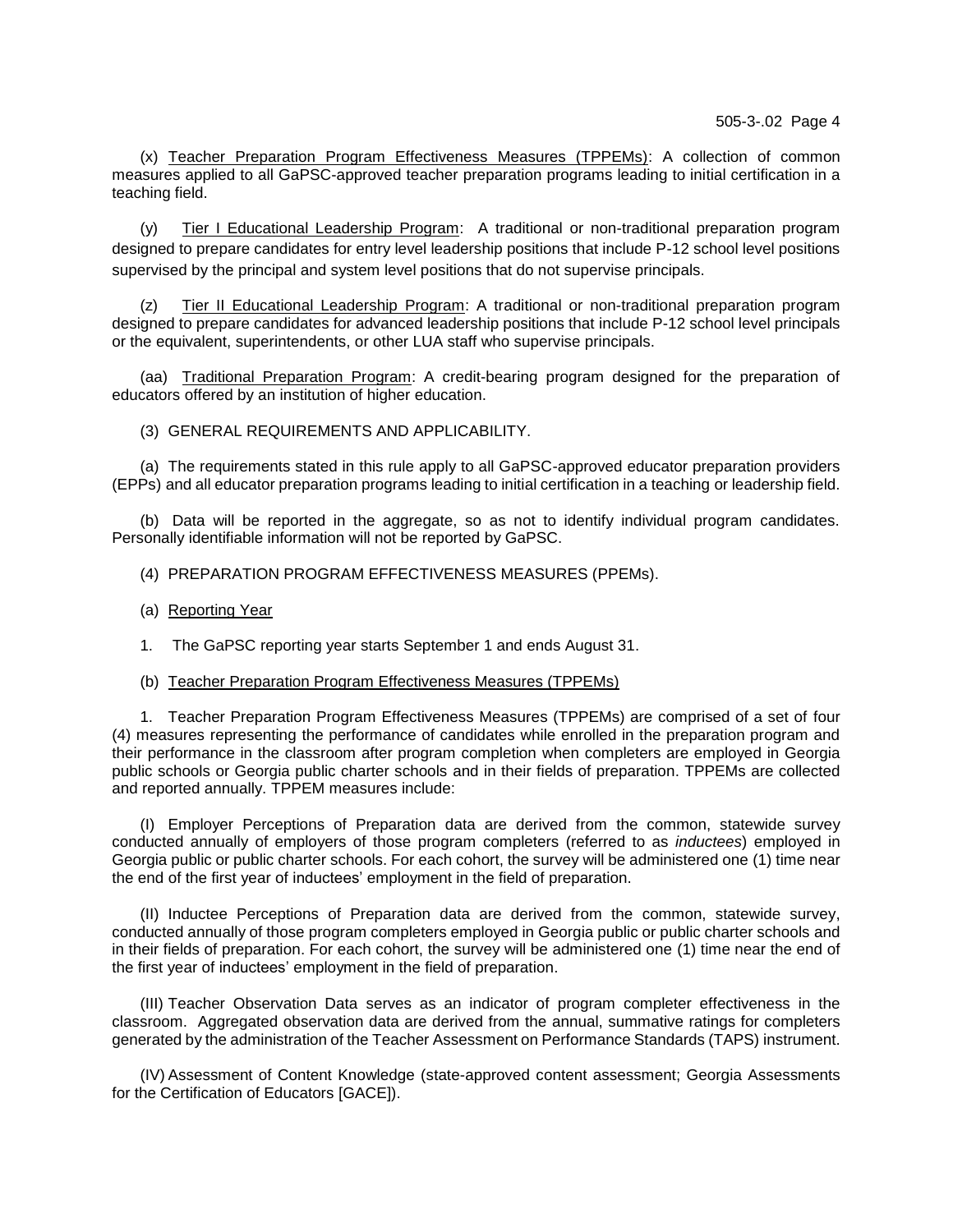A. Every candidate enrolled in a teacher preparation program for which there is a GACE content assessment must attempt the entire assessment (all tests within the assessment) within a window of time beginning at a point determined by the EPP and ending on August 31 in the reporting year of program completion, and at least once prior to program completion (an attempt results in an official score on all tests within the assessment). Candidates enrolled in non-traditional teacher preparation programs may be required to pass the appropriate GACE content assessment prior to program admission, depending upon the field of certification sought (see Rule 505-3-.05, [GEORGIA TEACHER ACADEMY FOR](https://www.gapsc.com/Rules/Current/EducatorPreparation/505-3-.05.pdf?dt=%3C%25#Eval()  [PREPARATION AND PEDAGOGY\).](https://www.gapsc.com/Rules/Current/EducatorPreparation/505-3-.05.pdf?dt=%3C%25#Eval()

B. For all teacher preparation programs, the best attempt for each program completer prior to or on August 31 in the reporting year of program completion will be used to calculate the aggregated content assessment measure for the program.

(c) Leader Preparation Program Effectiveness Measures (LPPEMs)

1. Leader Preparation Program Effectiveness Measures (LPPEMs) for Tier I programs are comprised of five (5) measures representing the performance of candidates while enrolled in the preparation program and performance in the field—after program completion when completers are employed in leadership positions in Georgia public schools or Georgia public charter schools. LPPEMs are collected and reported annually subject to data availability following an initial hold-harmless year. Tier I LPPEM measures include:

(i) Employer Perceptions of Preparation data are derived from the common, statewide survey conducted annually of employers of those program completers (referred to as *inductees*) employed in leadership positions in Georgia public or public charter schools. For each cohort, the survey will be administered one (1) time near the end of the first year of inductees' employment in leadership positions and will constitute 10% of the LPPEM for Tier I programs.

(ii) Completer Perceptions of Preparation data, representing 10% of the LPPEM, are derived from the common, statewide survey administered to candidates nearing completion of Tier I leadership preparation programs.

(iii) Inductee Perceptions of Preparation data, representing 10% of the LPPEM, are derived from the common, statewide survey conducted annually of those program completers employed in leadership positions in a Georgia public or public charter school. For each cohort, the survey will be administered one (1) time near the end of the first year of inductees' employment in leadership positions.

(iv) Leader Observation Data serves as an indicator of the on-the-job effectiveness of program completers employed in leadership positions. Aggregated observation data are derived from the annual, summative ratings for completers generated by the administration of the Leader Assessment on Performance Standards (LAPS) instrument and will constitute 35% of the LPPEM for Tier I programs.

(v) Assessment of Content Knowledge data, representing 35% of the Tier I LPPEM, are derived from the Tier I GACE Content Knowledge Assessment, which must be attempted by every candidate enrolled in a Tier I Educational Leadership preparation program at least once prior to program completion. The assessment must be attempted within a window of time beginning at a point determined by the EPP and ending on August 31 in the year of program completion (an attempt results in an official score on all tests within the assessment). The best attempt for each program completer prior to or on August 31 in the reporting year of program completion will be used to calculate the aggregated content assessment measure for the program.

2. Leader Preparation Program Effectiveness Measures (LPPEMs) for Tier II programs are comprised of five (5) measures representing the performance of candidates while enrolled in the preparation program and performance in the field—after program completion when completers are employed in leadership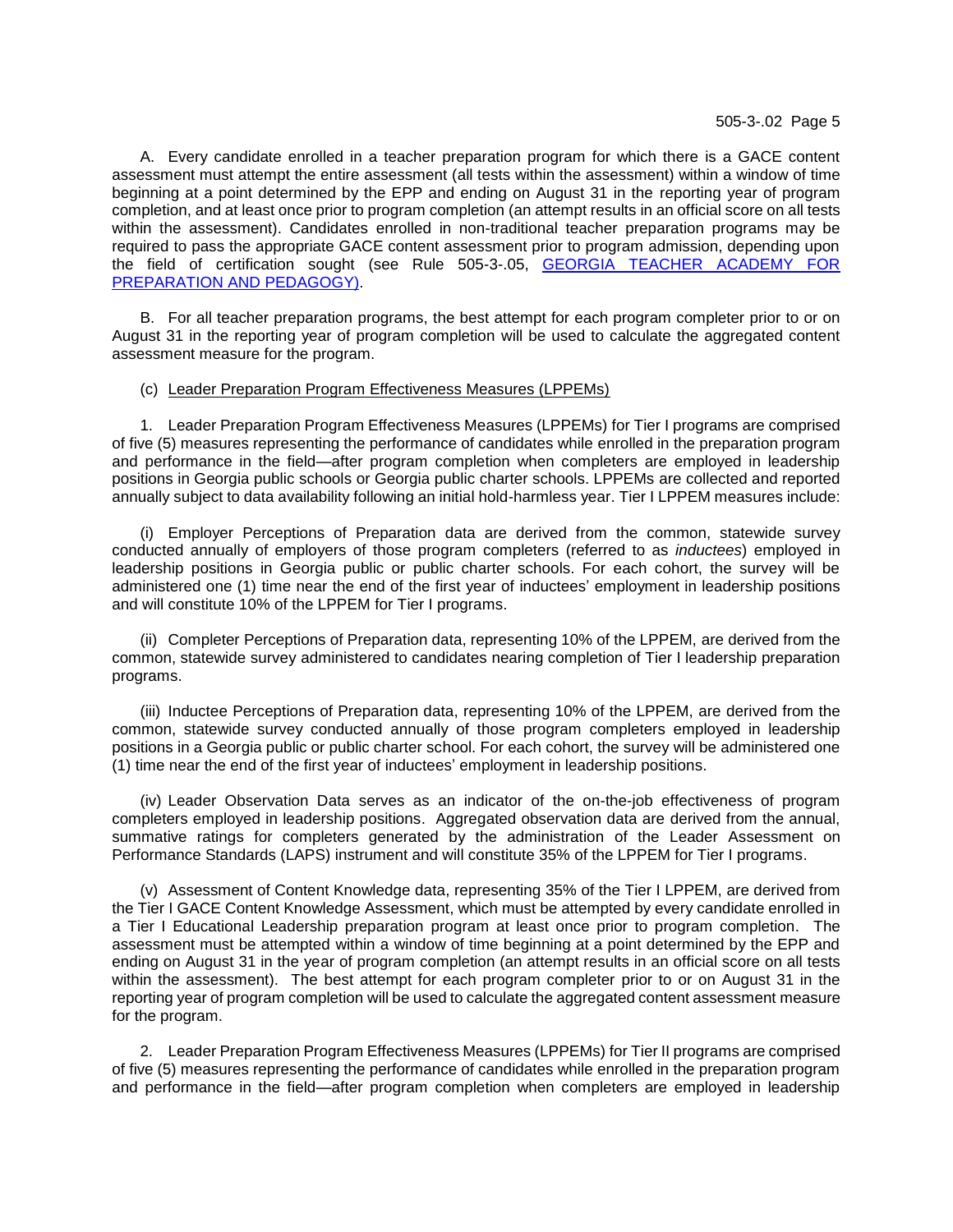positions in Georgia public school or Georgia public charter schools. LPPEMs are collected and reported annually. Tier II LPPEM measures include:

(i) Employer Perceptions of Preparation data, representing 10% of the LPPEM for Tier II programs, are derived from the common, statewide survey conducted annually of employers of those completers (*inductees*) employed in leadership positions in Georgia public schools or public charter schools. For each cohort, the survey will be administered one (1) time near the end of the first year of inductees' employment in leadership positions.

(ii) Completer Perceptions of Preparation data, representing 10% of the LPPEM, are derived from the common, statewide survey administered to candidates nearing completion of preparation programs.

(iii) Inductee Perceptions of Preparation data, also representing 10% of the LPPEM for Tier II programs, are derived from the common, statewide survey conducted annually of those program completers employed in leadership positions in Georgia public schools or public charter schools. For each cohort, the survey will be administered one (1) time near the end of the first year of inductees' employment in leadership positions.

(iv) Leader Observation Data serves as an indicator of the on-the-job effectiveness of program completers employed in leadership positions and constitutes 35% of the LPPEM for Tier II programs. Aggregated observation data are derived from the annual, summative ratings for completers generated by the administration of the Leader Assessment on Performance Standards (LAPS) instrument.

(v) Performance-based Assessment of Leadership Skills data are derived from the administration of the Performance Assessment for School Leaders (PASL). The PASL must be attempted by every candidate enrolled in a Tier II Educational Leadership preparation program within a window of time beginning at a point determined by the EPP and ending on August 31 in the year of program completion and at least once prior to program completion (an attempt results in an official score on all tasks within the assessment). The best attempt for each program completer prior to or on August 31 in the reporting year of program completion will be used to calculate the aggregated content assessment measure for the program, which will constitute 35% of the LPPEM for Tier II programs.

(d) Refer to the PPEM Technical Specifications document for additional information on each measure, and the schedule of data collection and reporting.

#### (5) PROGRAM AND EPP PERFORMANCE LEVELS AND APPROVAL STATUS.

(a) Performance Levels

1. Based on PPEMs, teacher and leader preparation programs and EPPs will be annually designated as performing at one of four (4) levels: Level 4 - Exemplary, Level 3 - Effective, Level 2 - At-risk of Low Performing, or Level 1 - Low Performing.

(b) Approval Status

1. Program and EPP performance levels will impact approval status and approval review procedures during regularly scheduled approval reviews. Approval processes such as review type (on-site, electronic, or hybrid), review documentation required, the scope of the review, and the level of GaPSC technical assistance provided will be impacted by program and EPP performance levels.

2. Between regularly scheduled approval reviews, additional site visits or monitoring will be required as a result of program or EPP performance at the At-Risk of Low Performing level or the Low Performing level. Failure to improve program or EPP performance levels over a three-year period may result in a recommendation to the Commission for revocation of approval.